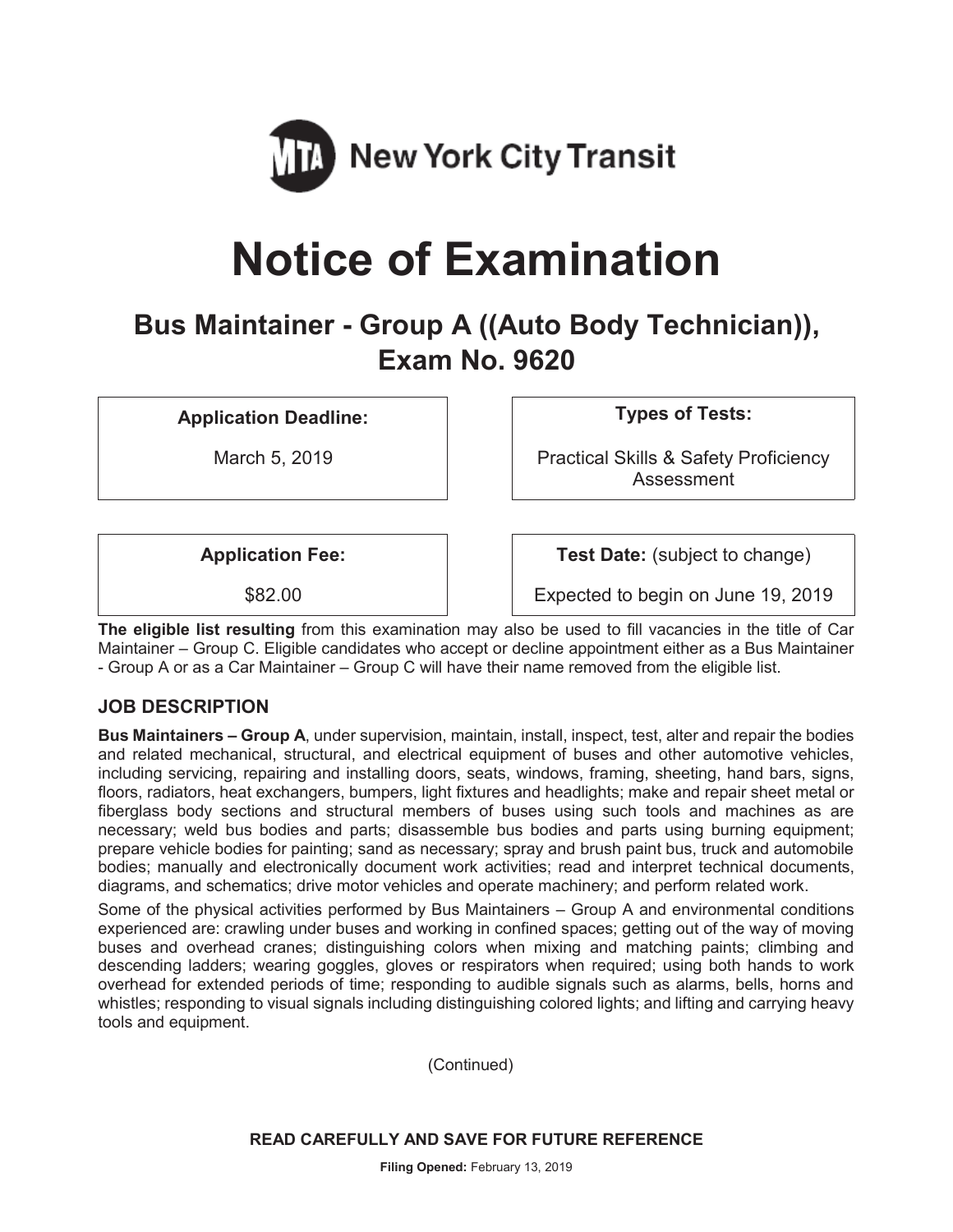#### **JOB DESCRIPTION** (Continued)

**Car Maintainers – Group C,** under supervision, paint the insides and outsides of Transit Authority car equipment. They do all coats of hand and/or spray painting of car equipment; file and prime surfaces; match colors and mix paint; uses tools and equipment; keep records; and perform related work.

**Special Working Conditions:** Bus Maintainers - Group A and Car Maintainers – Group C may be required to work various shifts including nights, Saturdays, Sundays and holidays.

(This brief description does not include all of the duties of these positions.)

#### **SALARY AND BENEFITS**

The current minimum salary for Bus Maintainer – Group A is \$30.8124 per hour for a 40-hour week, increasing to \$36.2499 in the sixth year of service. The current minimum salary for Car Maintainer – Group C is \$32.1731 per hour for a 40-hour week, increasing to \$37.8507 in the sixth year of service. These rates are subject to change. The benefits of these positions include, but are not limited to, night and weekend salary differentials, paid holidays, vacations, sick leave, a comprehensive medical plan, and a pension plan.

#### **HOW TO QUALIFY**

**Education and Experience Requirements:** By the **last day of the Application Period,** you must meet the following requirements:

- 1. Four years of full-time, satisfactory experience as a journey-level mechanic (i.e., a fully-trained, knowledgeable, experienced, proficient and competent mechanic) performing collision work, body and fender work, and automotive welding on passenger automobiles, trucks, or buses; or performing air frame repair; or
- 2. Three years of full-time satisfactory experience at the journey level as described in paragraph "1." above, plus completion of one of the following listed below before obtaining your journey-level experience:
	- A. Two years of full-time, satisfactory experience as a mechanic's helper, apprentice, or trainee performing or assisting in the work described above; or
	- B. Graduation from a vocational high school with a major course of study in auto body and collision repair, auto mechanics or a closely related field; or
	- C. Graduation from a trade school or technical school with a major course of study in auto body and collision repair, auto mechanics, or a closely related field, totaling 600 hours; or
	- D. An AAS degree or higher in auto body and collision repair, auto mechanics or a closely related field, from an accredited college or university.

The high school, vocational high school, technical school, or trade school must be approved by a State's Department of Education or a recognized accrediting organization. The college or university must be accredited by regional, national, professional or specialized agencies recognized as accrediting bodies by the U.S. Secretary of Education, and by the Council of Higher Education Accreditation (CHEA).

**The following types of experience are not acceptable:** automotive engine and transmission mechanic; automobile or truck assembly line mechanic; dealership make-ready mechanic; gas station attendant; specialty replacement shop mechanic; salvage and junkyard mechanic; sheet metal worker; iron worker; and similar positions.

(Continued)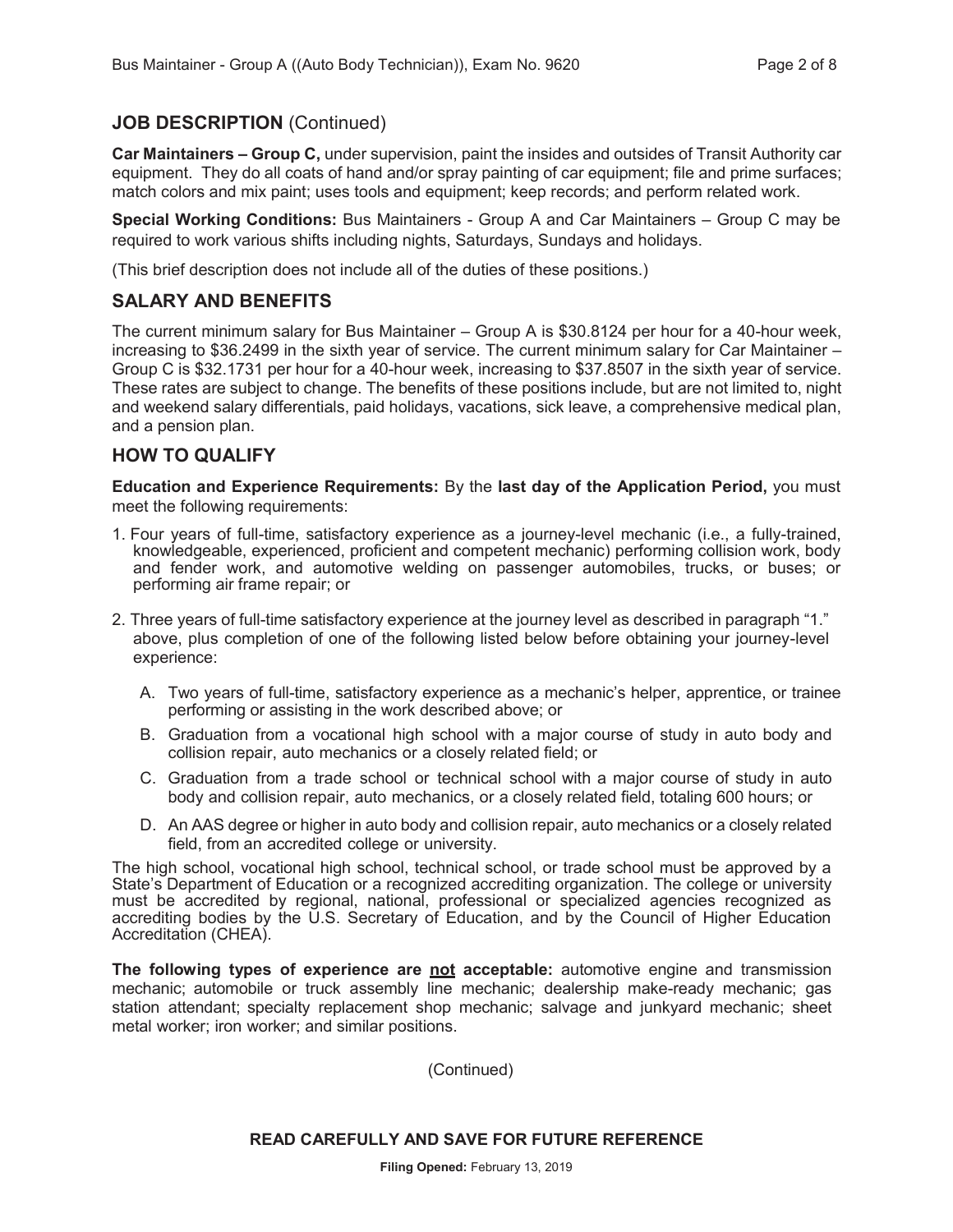#### **HOW TO QUALIFY** (Continued)

You are responsible for determining whether you meet the qualification requirements for this examination prior to submitting the *Application*. You may be given the tests before we determine if you meet the qualification requirements. If you are marked "Not Qualified," your *Application* fee will **not** be refunded and you will **not** receive a score.

#### **REQUIREMENTS TO BE APPOINTED**

**Driver License Requirement:** At the time of appointment, you must possess either:

- 1. A Class B Commercial Driver License (CDL) valid in the State of New York with a passenger endorsement and no disqualifying restrictions that would preclude the performance of the duties of this title; or
- 2. A Motor Vehicle Driver License valid in the State of New York and a Learner Permit for a Class B CDL valid in the State of New York with a passenger endorsement and no disqualifying restrictions.

If you are appointed under "2" above, you must obtain the Class B Commercial Driver License valid in the State of New York with a passenger endorsement and no disqualifying restrictions during a sixweek training program in bus operation. If you fail to successfully complete this program and fail to obtain the Class B Commercial Driver License valid in the State of New York with a passenger endorsement and no disqualifying restrictions, your employment will be terminated or you will be returned to your previously held permanent title. If you have serious moving violations, a license suspension or an accident record, you may be disqualified.

The Class B Commercial Driver License (CDL) with passenger endorsement and no disqualifying restrictions must be maintained for the duration of your employment in the title. Such license and/or Learner Permit must not include any restrictions which would preclude the performance of Bus Maintainer - Group A work.

**Commercial Motor Vehicle Driving Experience in the Military or New York National Guard**: If you are an active member or former member (discharged in the past year) of the military or New York National Guard and have experience driving a Commercial Motor Vehicle in the military or New York National Guard, you may be eligible for a waiver of the New York State commercial driving skills test through the New York State Department of Motor Vehicles. If you believe that you may be eligible for this waiver, you must apply for the waiver through the New York State Department of Motor Vehicles.

**Medical Requirement:** Medical guidelines have been established for the positions of Bus Maintainer - Group A and Car Maintainer – Group C. You will be examined to determine whether you can perform the essential functions of the positions. Where appropriate, a reasonable accommodation will be provided for a person with a disability toenable him or her to perform the essential functions of the job.

**Drug Screening Requirement:** You must pass a drug screening in order to be appointed, and if appointed, you will be subject to random drug and alcohol tests for the duration of your employment. Additionally, if you have tested positive on a drug or alcohol test or had a refusal to test during preemployment or while employed by a Federal DOT-regulated employer during the applicable period, you must have completed the Substance Abuse Professional (SAP) evaluation, referral and education/treatment process required by federal law in order to be appointed to this safety-sensitive position.

**Residency:** New York City residency is not required for these positions.

**English Requirement:** You must be able to understand and be understood in English.

(Continued)

#### **READ CAREFULLY AND SAVE FOR FUTURE REFERENCE**

**Filing Opened:** February 13, 2019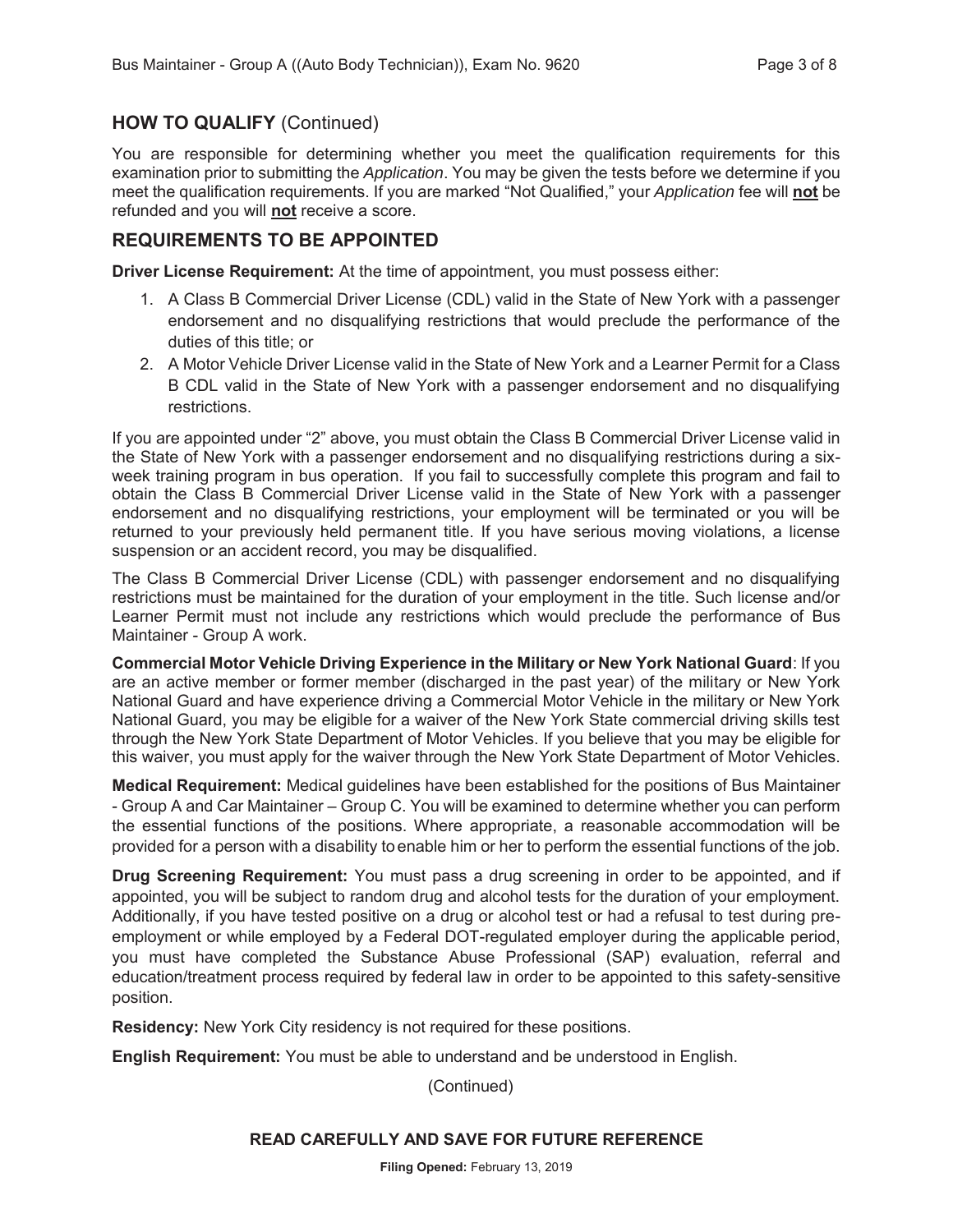# **REQUIREMENTS TO BE APPOINTED** (Continued)

**Proof of Identity:** Under the Immigration and Reform Control Act of 1986, you must be able to prove your identity and your right to obtain employment in the United States prior to employment with MTA New York City Transit.

#### **HOW TO OBTAIN AN APPLICATION**

During the application period, you may obtain an *Application* for this examination online at http://mta.info/nyct/hr/appexam.htm or in person at the MTA Exam Information Center as indicated below.

**MTA Exam Information Center:** Open Monday through Friday, from 9 AM to 3 PM, in the lobby at 180 Livingston Street, Brooklyn, New York. Directions: take the A, C, F or R trains to the Jay Street-Metro Tech Station, or the 2, 3, or the G train to the Hoyt Street Station. The MTA Exam Information Center will be closed on Monday, February 18, 2019, in observance of Presidents Day.

#### **REQUIRED FORMS**

- 1. **Application:** Make sure that you follow all instructions included with your *Application*, including payment of fee. Save a copy of the instructions for future reference.
- 2. **Education and Experience Test Paper:** Write your social security number in the box at the top of the cover page, and the examination title and number in the box provided. This form must be filled out completely and in detail for you to receive your proper rating. Keep a copy of your completed Education and Experience Test Paper for your records.
- 3. **Foreign Education Fact Sheet (required only if you need credit for your foreign education for this examination):** If you were educated outside the United States, you must have your foreign education evaluated to determine its equivalence to education obtained in the United States. The services that are approved to make this evaluation, as well as instructions on how to submit this evaluation are listed in the *Foreign Education Fact Sheet* included with your application packet. When you contact the evaluation service, ask for a "document-by-document" (general) evaluation of your foreign education.

## **HOW TO SUBMIT AN APPLICATION AND PAY THE APPLICATION FEE**

If you believe you meet the requirements in the "How to Qualify" section, submit an application online unless you are requesting a Fee Waiver. Applicants who wish to request a Fee Waiver should refer to the "How to Submit an Application When Requesting a Fee Waiver" section below. *Applications* will **not** be accepted in person.

#### **Online Applications**:

- 1. Apply using http://mta.info/nyct/hr/appexam.htm by the last day of the application period.
- 2. Log into your existing account or create a new account online to apply.
- 3. Follow the steps to submitting an application.
- 4. A confirmation number will appear on the same page after submitting your Application.
- 5. Below the confirmation number, a Pay Examination Fee button will appear for you to click to open the payment page.
- 6. A major credit card or a bank card associated with a bank account must be used when paying the application fee.
- 7. You will be sent a confirmation email after you submit payment for the application fee.

(Continued)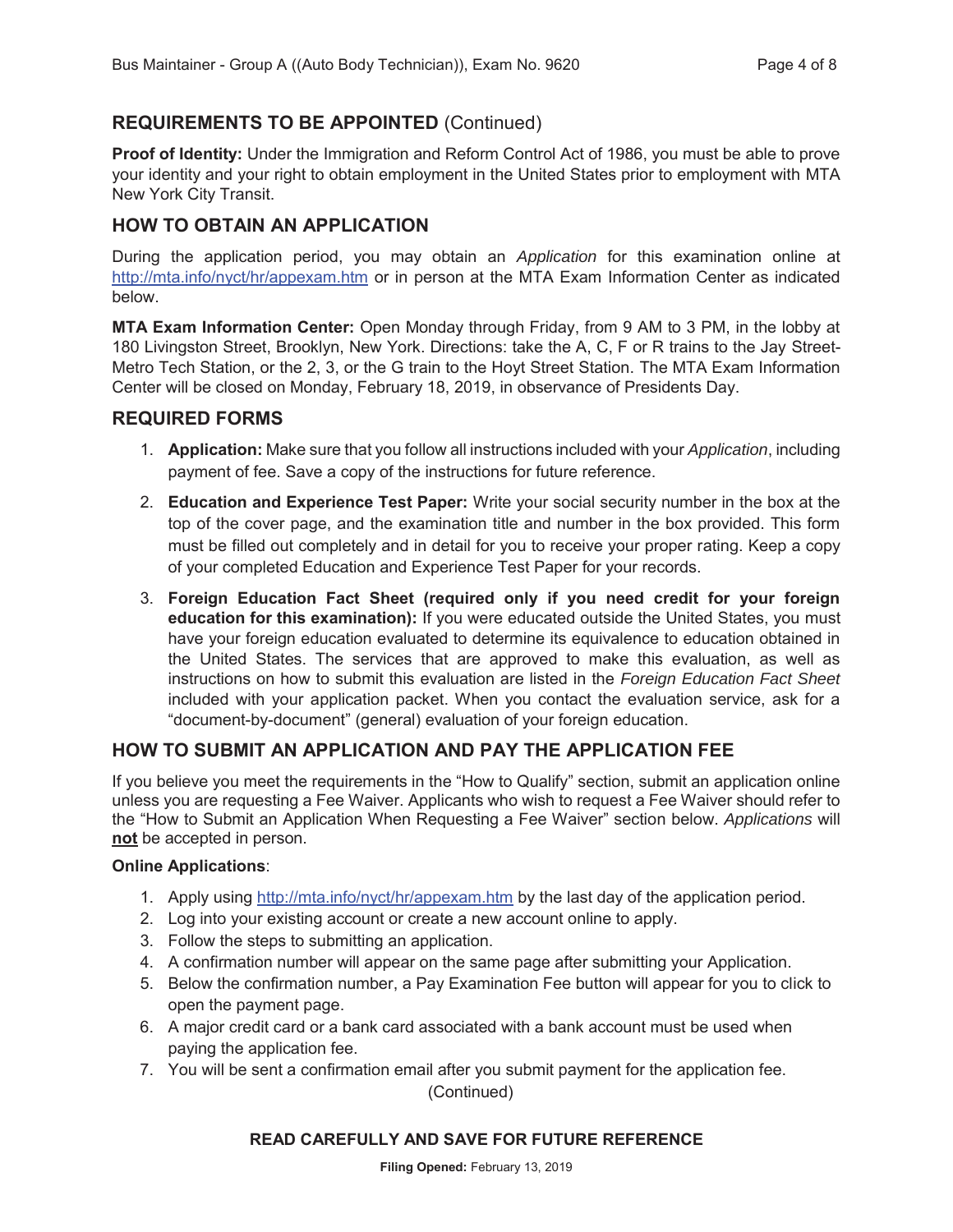#### **HOW TO SUBMIT AN APPLICATION AND PAY THE APPLICATION FEE** (Continued)

Save your confirmation numbers for future reference and proof of filing an *Application.*

Computers with internet access are available on a limited basis at branches of the New York Public Library, the Brooklyn Library and the Queens Library to patrons with a valid library card.

**Application Fee:** This fee is generally non-refundable. Under special circumstances, you may be entitled to a refund. You should refer to the Department of Citywide Administrative Services (DCAS) General Exam Regulations to determine if you are entitled to a refund prior to requesting one. You can refer to the bottom of the last page of this Notice of Examination for instructions on how to obtain a copy of the DCAS General Exam Regulations.

#### **HOW TO SUBMIT AN APPLICATION WHEN REQUESTING A FEE WAIVER**

Applicants who wish to request a fee waiver must obtain an *Application* in person at the MTA Exam Information Center as indicated above and must submit the *Application* and required forms by mail to the address in the "Correspondence" section below **by the last day of the application period**.

MTA New York City Transit will not accept *Applications* in person. Additional information on how to request an application fee waiver is available with the *Application.*

#### **ADMISSION LETTER**

An *Admission Letter* will be mailed to you about 10 days before the first date of the practical skills test. If you do not receive an *Admission Letter* at least 4 days before this date, you may obtain a duplicate letter at the MTA Exam Information Center (as indicated above). A paper copy of the *Admission Letter* is your ticket for admission to the test.

Applicants **must** keep their mailing address **up to date**. Please refer to the Correspondence section below for instructions on how to update your address and other contact information.

#### **THE TEST**

The test will consist of a competitive practical skills test and a qualifying safety proficiency assessment. The competitive practical skills test will be given on one of the dates that are stated on the first page. The qualifying safety proficiency assessment will be administered either before or on the same day as your practical skills test. A score of at least 70% is required to pass each test. Your score on the competitive practical skills test will be used to determine your place on the eligible list.

Veterans' or Disabled Veterans' Credit will be granted only to eligible passing candidates who request that they be applied. Veterans' or Disabled Veterans' Credit should be requested at the time of application, but **must** be requested before the date the eligible list is established. Claims for Veterans' or Disabled Veterans' Credit cannot be made once the eligible list is established.

The competitive practical skills test will measure your ability to maintain and repair bodies, undercarriages, and associated components of buses, automobiles, and trucks, and may include: body sheeting repair, preparation, and painting; the proper use and selection of tools, machinery, and materials; fabrication and welding; reading and interpreting specifications and drawings; relevant mathematical calculations; and other related areas.

The qualifying safety proficiency assessment will be administered either before or the same day as your practical skills test. A score of 70% is required to pass the qualifying safety proficiency assessment. In the qualifying safety proficiency assessment, you may be required to demonstrate the following abilities:

(Continued)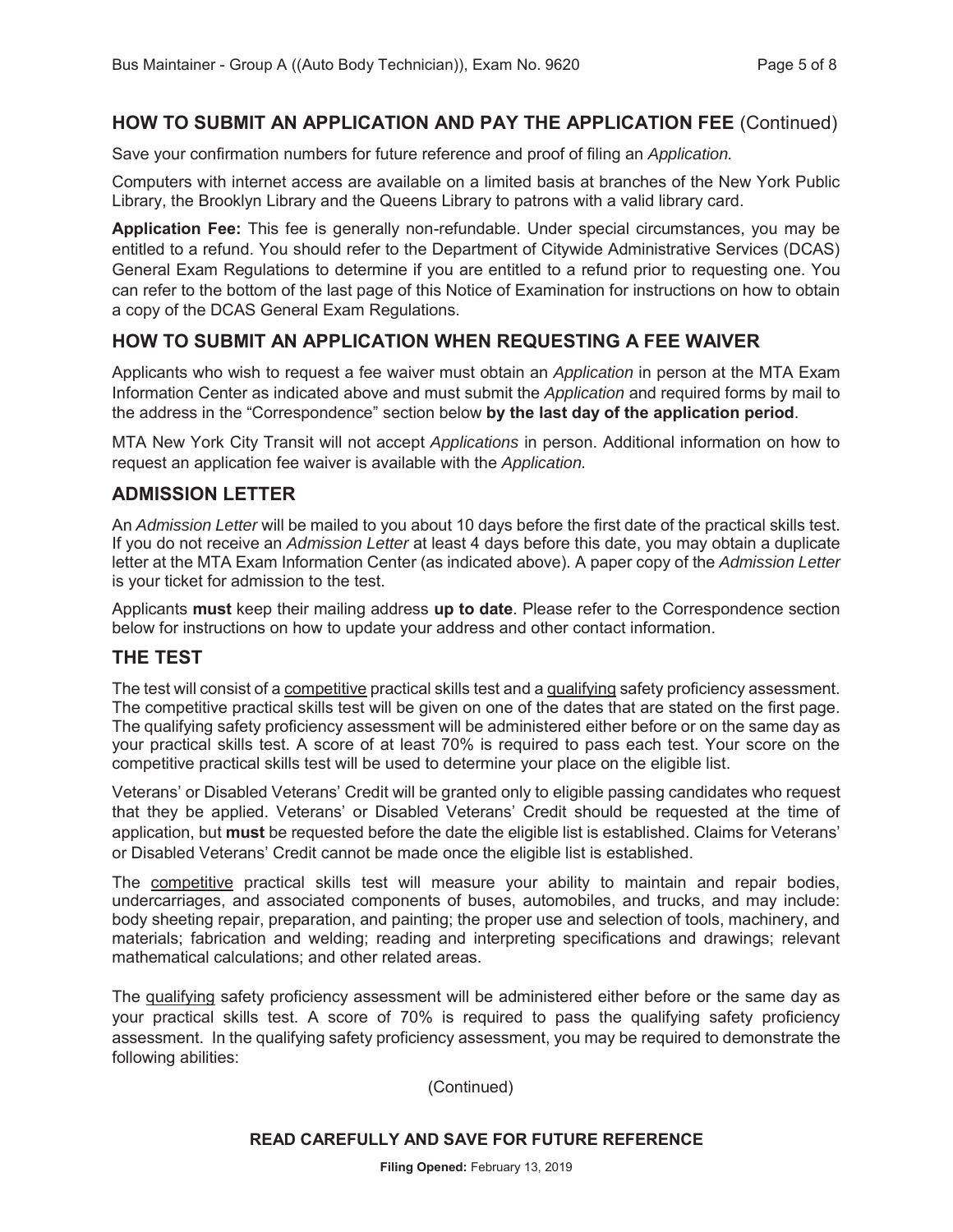#### **THE TEST** (Continued)

**Oral Comprehension –** The ability to understand spoken English words and sentences

**Oral Expression –** The ability to use English words or sentences in speaking so others will understand

**Written Comprehension –** The ability to understand written sentences and paragraphs

**Written Expression –** The ability to use English words or sentences in writing so others will understand

#### **TEST ADMINISTRATION GUIDELINES**

**Warning:** You are not permitted to enter the test site with cellular phones, smart watches, beepers, pagers, cameras, portable media players, or other electronic devices. Calculators are not permitted. Electronic devices with an alphabetic keyboard, word processing, or data recording capabilities, such as planners, organizers, etc., **are prohibited.** If you use any of these devices in the building at any time before, during, or after the test, you may **not** receive your test results, your test score may be nullified, and your application fee will **not** be refunded.

You may not have any other person, including children, present with you while you are being processed for or taking the test, and no one may wait for you inside of the test site while you are taking the test.

**Required Identification: You are required to bring one (1) form of valid (non-expired) signature and photo bearing identification to the test site**. The name that was used to apply for the exam must match the first and last name on the photo ID. A list of acceptable identification documents is provided below**. If you do not have an acceptable ID, you may be denied testing.** Acceptable forms of identification (bring one) are as follows: State issued driver's license, State issued identification card, US Government issued Passport, US Government issued Military Identification Card, US Government issued Alien Registration Card, Employer Identification Card with photo, IDNYC, or Student Identification Card with photo.

**Leaving:** You must leave the test site once you finish the test. If you leave the test site after being fingerprinted but before finishing the test, you will not be permitted to re-enter. If you disregard this instruction and re-enter the test site, you may not receive your test results, your test score may be nullified, and your application fee will not be refunded.

#### **THE TEST RESULTS**

If you meet the education and experience requirements and pass the competitive practical skills test and qualifying safety proficiency assessment, your name will be placed in final score order on an eligible list and you will be given a list number. You will be notified by mail of your test results. If you meet all the requirements and conditions, you will be considered for appointment when your name is reached on the eligible test.

#### **ADDITIONAL INFORMATION**

**Promotion Examination:** A promotion examination for this title is being held for eligible MTA New York City Transit employees. The names appearing on the promotion list will be considered first in filling vacancies with the MTA New York City Transit.

**Training:** Candidates hired as Bus Maintainer – Group A will be required to complete and pass all parts of a training course in bus maintenance operations as a condition of passing probation. If you do not successfully complete this training course, you will be terminated.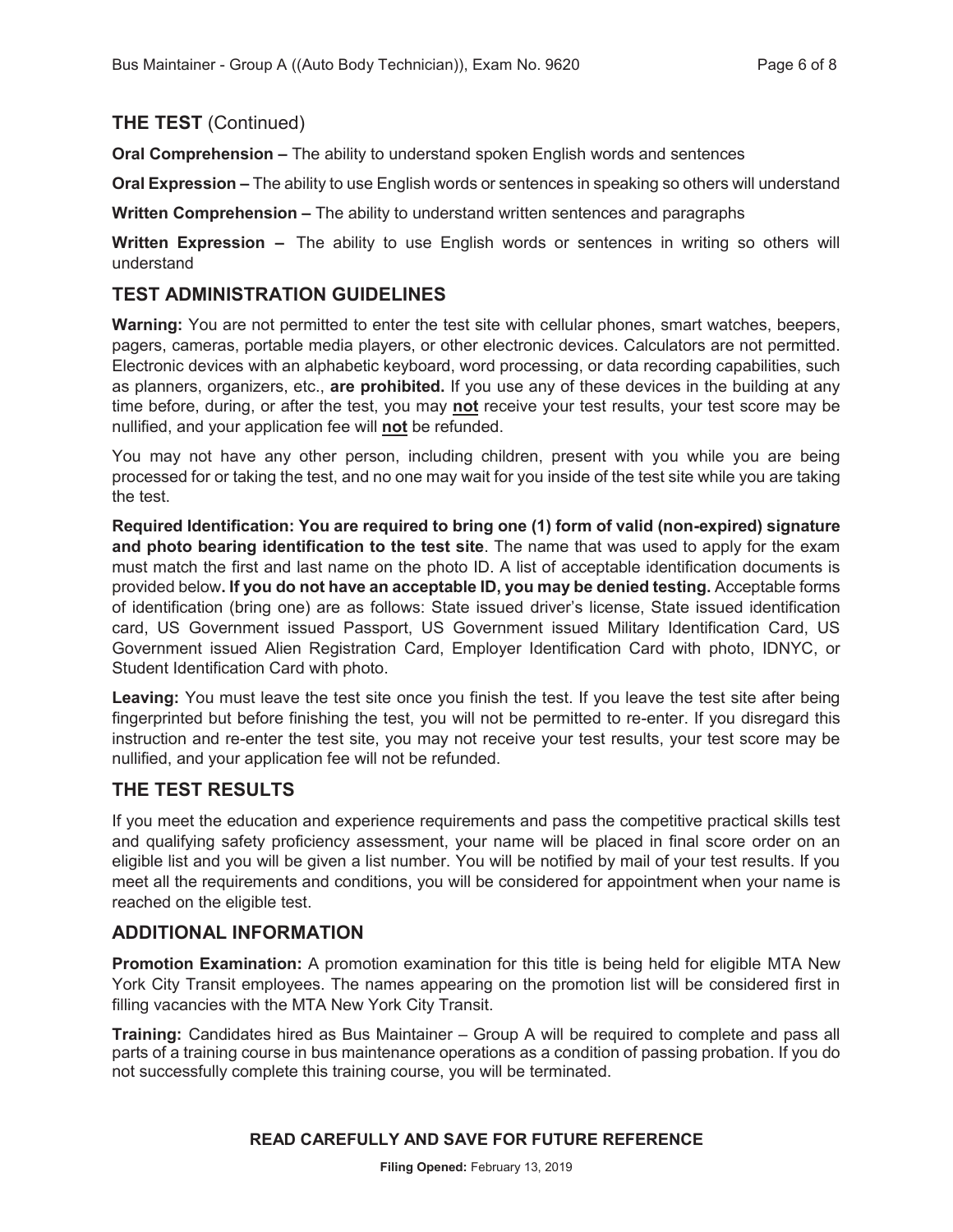#### **SPECIAL ARRANGEMENTS**

**Special Test Accommodations:** If you plan to request special testing accommodations due to disability or an alternate test date due to your religious belief, follow the instructions included with your *Application* and mail your request to the address found in the "Correspondence" section below no later than 30 days prior to the first scheduled test date.

**Make-Up Test:** You may apply for a make-up test if you cannot take the practical skills test on the scheduled date for any of the following reasons:

- 1. Compulsory attendance before a public body;
- 2. On-the-job injury or illness caused by municipal employment where you are an officer or employee of the City;
- 3. Absence from the test within one week after the death of a spouse, domestic partner, parent, sibling, child, or child of a domestic partner where you are an officer or employee of the City;
- 4. Absence due to ordered military duty;
- 5. A clear error for which MTA New York City Transit is responsible; or
- 6. A temporary disability, pregnancy-related, or child-birth related condition preventing you from taking the test.

To request a make-up test, mail your request with your documentation of special circumstances to the address found in the "Correspondence" section below within 60 days of your scheduled test date or make the request within 90 days after performing ordered military duty.

#### **CORRESPONDENCE**

**Change of Contact Information:** It is critical that you keep your contact information (telephone number, mailing address and/or email address) current with MTA New York City Transit. You may miss important information about your exam(s) or consideration for appointment or promotion, including important information that may require a response by a specified deadline, if we do not have your correct contact information. To update your contact information, you must:

- 1. Visit us at the MTA Exam Information Center;
- 2. Email us at examsunit@nyct.com, with the subject named 'Contact Info Update'; or
- 3. Mail us at the address below, with the words 'Contact Info Update' next to the exam title.

Your request must include your full name, exam title(s), exam number(s) and your old and new telephone numbers, mailing and/or email address**. All changes to an MTA employee's contact information must also be made through the MTA Business Service Center (BSC) via the employee portal at http://www.mymta.info.** 

All other correspondence must be sent to the following address:

Bus Maintainer - Group A, Exam No. 9620 MTA New York City Transit 180 Livingston Street, Room 4070 Brooklyn, NY 11201